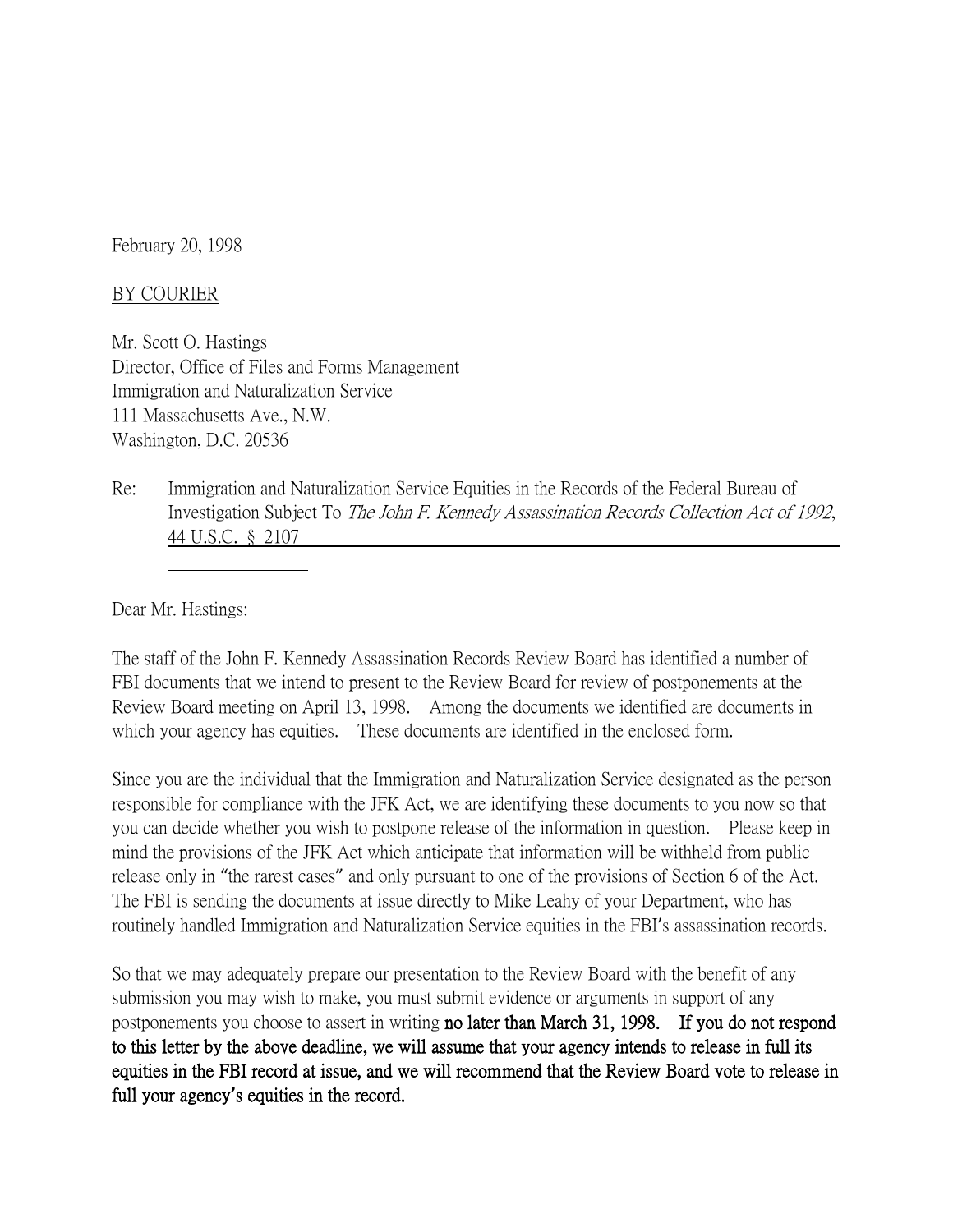Mr. Scott O. Hastings February 20, 1998 Page 2

In many of the FBI documents with third agency equities, we believe that the third agencies could, consistent with their current guidelines for JFK assassination-related information, consent to full release of the information at issue.

If you have any questions regarding the documents identified on the enclosed forms, please call Carol Keeley or Debbie Beatty of the JFK Task Force at the FBI at (202) 324-0571 or Laura Denk or Kevin Tiernan of the Review Board staff at (202) 724-0088. Thank you, in advance, for your cooperation.

Sincerely,

T. Jeremy Gunn Executive Director

cc: James M. Leahy Management Analyst Records Policy and Analysis Branch Office of Files and Forms Management Immigration and Naturalization Service 111 Massachusetts Ave., N.W. Washington, D.C. 20536